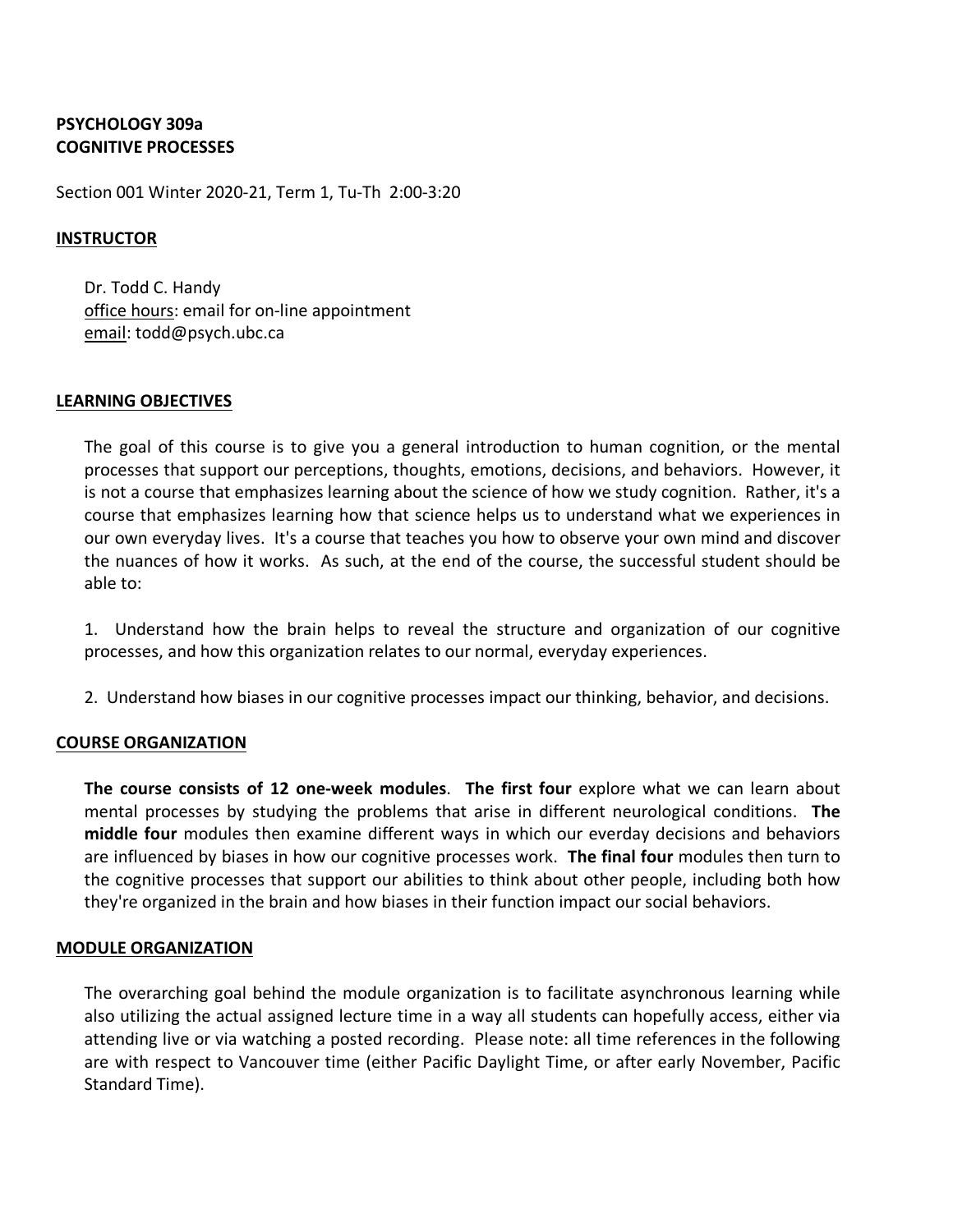# Starting Video and Assignment: *Posted Sunday evening - Due Tuesday morning*

Each module will begin with the posting of a short introductory video on Canvas. This video will be posted on the "Modules" page by Sunday evening, and will include a question that needs to be answered as a graded Assignment (on the "Assignments" page) in Canvas by **8 am Tuesday morning**. The goal of this assignment is to get you thinking critically about a cognitive-related phenomenon, and to prepare for a short lecture on Tuesday. **This assignment will be marked as pass/fail (or 1 point for a pass, 0 points for not completing on time, or showing no evidence of having given the question actual thought).**

## Live Lecture: *Tuesday afternoon*

At the start of class time **on the Tuesday of each week (2 pm)**, I will give a short, live lecture. There are two goals behind this lecture: (1) to present the science behind the weekly assignment, and (2) to prepare you for a short reading assignment that will be assigned later on Tuesday. The class will be given on Canvas, under a link on the "Collaborate Ultra" page, and will be recorded (and available on Collaborate Ultra, under "recordings") for those unable to attend live. **There is no marking for attendance.**

# Reading Assignment: *Posted Tuesday afternoon/evening*

**On Tuesday afternoon/evening**, I will post a short reading assignment on Canvas (on the "Module" page) that builds on the topic being discussed in the week's module. This may be a research article, a news article, or an article/post drawn from some other on-line/media source. The week's module will end with a quiz (see below) that is based on this reading assignment and how it relates back to issues raised in the module's opening assignment. As such, the goal of this assignment is to extend our understanding of the module's topic by integrating what we read with the opening assignment and Tuesday's class. , but **there will be no marking of whether or not you chose to read the assignemnt itself; you are quite free to take the Quiz without reading the assignment.**

## Live Question and Answer: *Thursday afternoon*

I will use **Thursday's class time** to hold an open office hour for questions arising from the reading assignment. Again, the class will be given on Canvas, under the Collaborate Ultra page, and will be recorded for those unable to attend live. For those who may have questions but can not attend the live class, we have several options. One is to email me your question by noon that Thursday and I can try to answer during the class. The other is to post it to the course message board on Canvas, where either another student may be kind enough to answer, or I can try to answer there as well (see below for more details regarding how we will use the course message board). **Again, there is no marking for attendance.**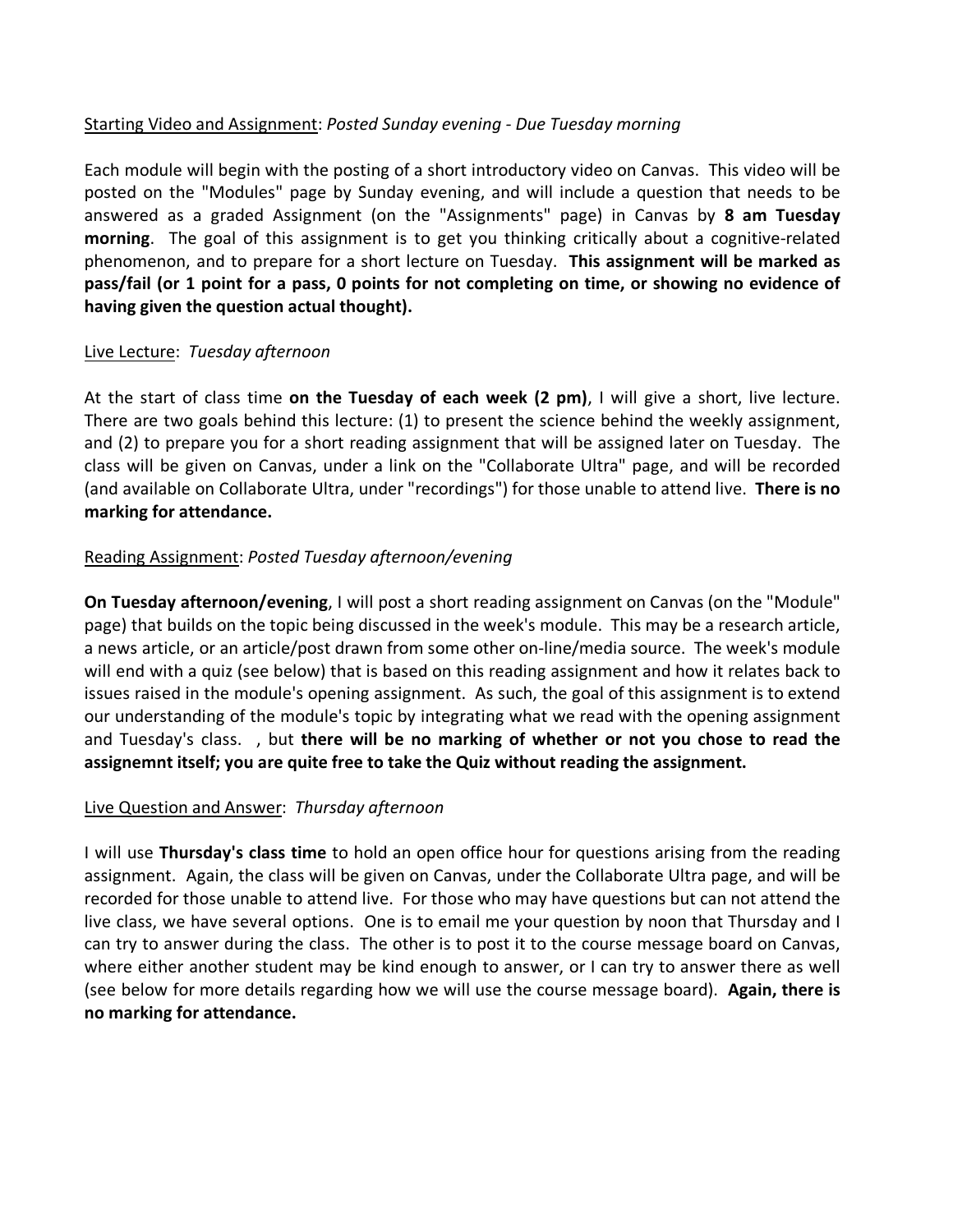# Graded Survey: *Posted Friday morning -- Due Saturday morning*

**On Friday morning at 8 am** I will post a graded survey on the Quiz page on Canvas, where I will ask you a simple, open-ended question designed to get feedback on the module's topic. This is not a question to study for, but rather, it's designed to find out what you think about what you've learned -- what questions may have come up for you in the module's material, what you feel you've learned, or even what tweaks we could make to the course organization to improve things for the remainder of the term. **This assignment will be marked as pass/fail (or 1 point for a pass, 0 points for not completing on time, or showing no evidence of having given the question actual thought).**

## Quiz: *Posted Friday morning -- Due Saturday morning*

**On Friday morning at 8 am** I will also post a 1 or 2 question short-answer quiz, on the "Quiz" page on Canvas. **The quiz will be available until 8 am Saturday, but once you start the quiz, you will only have 15 minutes to finish.** The quiz is open-book, open-note, and open-media. However, answers should reflect your own knowledge and understanding. I ask that you not consult with other students, friends, family members, or tutors while writing the quiz. Any student found to violate these expectations will get a "0" for that quiz. **Each quiz will be marked based on 4 total points possible.**

## **FINAL QUIZ**

There will not be a final exam in this course, but there will be a culmulative final quiz. **This will be given in our assigned time-slot for finals, and will be available for 24 hours from our assigned start time**. As this will be a quiz, however, **once you start you will only have 45 minutes to finish**. Like the quiz given in each module, the final quiz is open-book, open-note, and open-media, but (1) answers should reflect your own knowledge and understanding, (2) I ask that you not consult with other students, friends, family members, or tutors while writing the quiz, and (3) any student found to violate these expectations will get a "0." **This quiz will be marked based on 12 total points possible.**

## **MISSED ASSIGNMENTS AND QUIZZES**

This course is designed to allow maximum flexibility in when assignments and quizzes are taken. As such, **only under exceptional circumstances, and only when those circumstances are conveyed in a timely and responsible manner to the instructor, will any make-up opportunities be considered.** What the make-up consists of will be at the discretion of the instructor, with the understanding that to keep things fair for all students, most delays in taking assignments and quizzes typically warrant **a more rigorous assessment** of student knowledge.

## **TERM MARKS**

Marks for the term will be based on **a total of 84 points** (12 assignments x 1 point each, 12 graded surveys x 1 point each, 12 quizzes x 4 points each, and 1 final quiz x 12 points). However, if the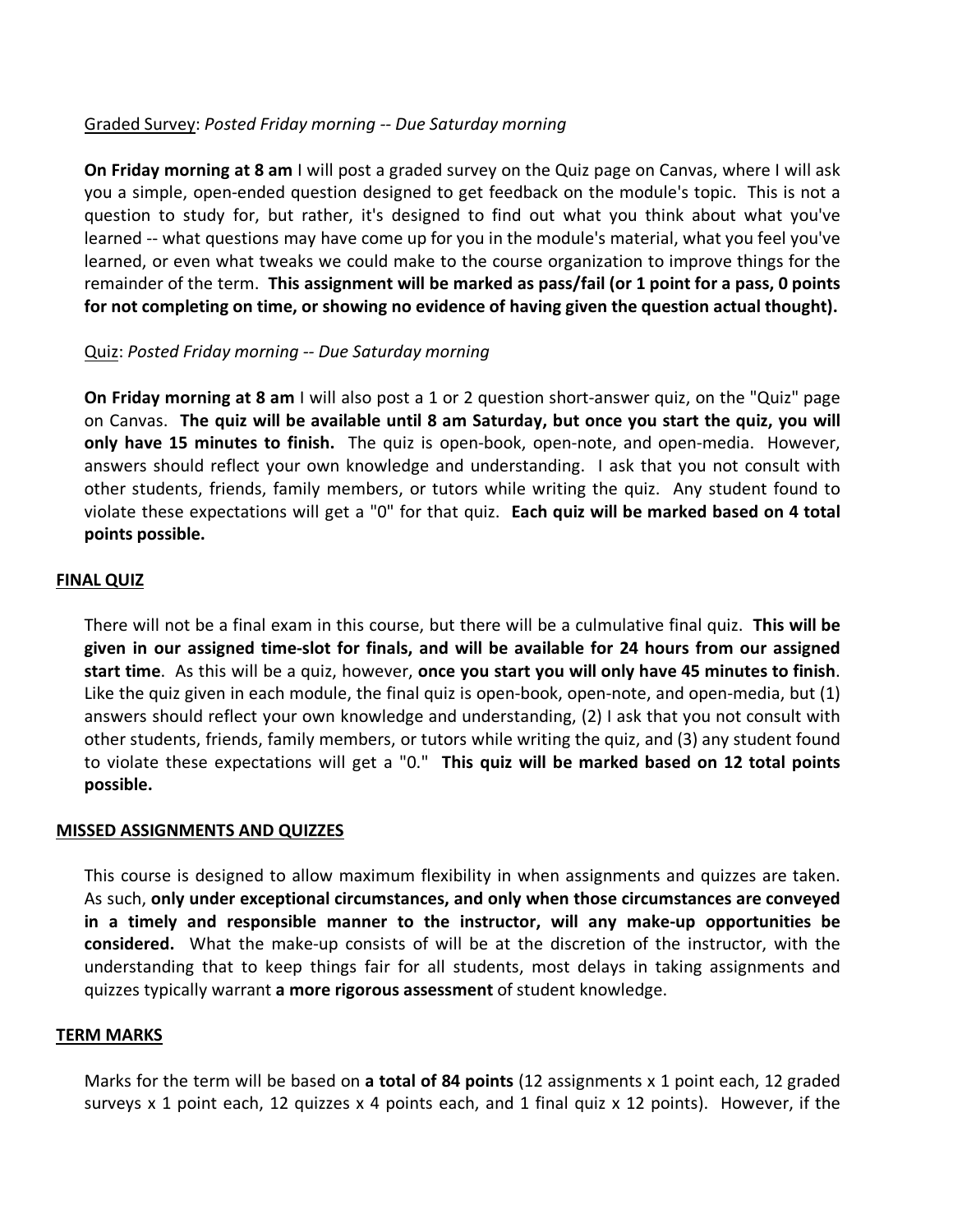grade distribution for the final course marks fails to meet the Psychology Department's norms, scaling will be applied to final course marks. For details on scaling course marks, please see below.

### **DEPARTMENT SCALING POLICY**

In order to reduce grade inflation and maintain equity across multiple course sections, all psychology courses are required to comply with departmental norms regarding grade distributions for final course marks. According to departmental norms, the mean course mark in a 300-level class is 70 for a good class, 68 for an average class, and 66 for a weak class, with a standard deviation of 13. Final course marks may be scaled up or down as necessary by the professor or department in order to comply with these norms. For official UBC policy on grade scaling, please see: http://students.ubc.ca/calendar/index.cfm?tree=3,42,96,0. **However, please note that for Term 1 2020-2021, the Department of Psychology is allowing for a 5-point higher mean than normal.**

### **CONTACTING THE INSTRUCTOR**

To avoid having your emails automatically deleted as spam, the subject header must read "Psych 309." The answers to questions regarding lecture/reading content may often be useful for the entire class to hear. As a consequence, questions may be answered in the live lecture rather than via email. Please also note that while I try to be responsive to student emails, there are limits that must be put in place when dealing with large classes. Unfortunately, in a large lecture course I can not respond to students who generate excessive/frequent emails or who generate long lists of questions, as in the name of fairness it would be impossible for me to provide this level of service to all students. **Finally, in order to promote good problem solving skills, I will deduct 1 point from a student's final course mark for each email question that can be answered by consulting this syllabus, the Department of Psychology web page, and/or the UBC web page.** Examples of such questions would be *When is the next quiz?*, *Where/when is the final?* and *What are the assigned readings for the next exam?*

#### **ACADEMIC CONCESSIONS**

Arts Students must contact Arts Advising as soon as you are aware you may need an in-term concession. Please review their website for concession criteria as well as process to follow. Students in other Faculties should contact their Faculty advising office for direction.

#### **OUTSIDE RESOURCES**

If you run into trouble and need information on effective studying, preparing for exams, how to take notes, or manage your academic time, free workshops and advice are available from the Student Resources Center, which can be reached through the School and College Liaison Office at 822-4319. UBC provides resources to support student learning and to maintain healthy lifestyles but recognizes that sometimes crises arise and so there are additional resources to access including those for survivors of sexual violence. UBC values respect for the person and ideas of all members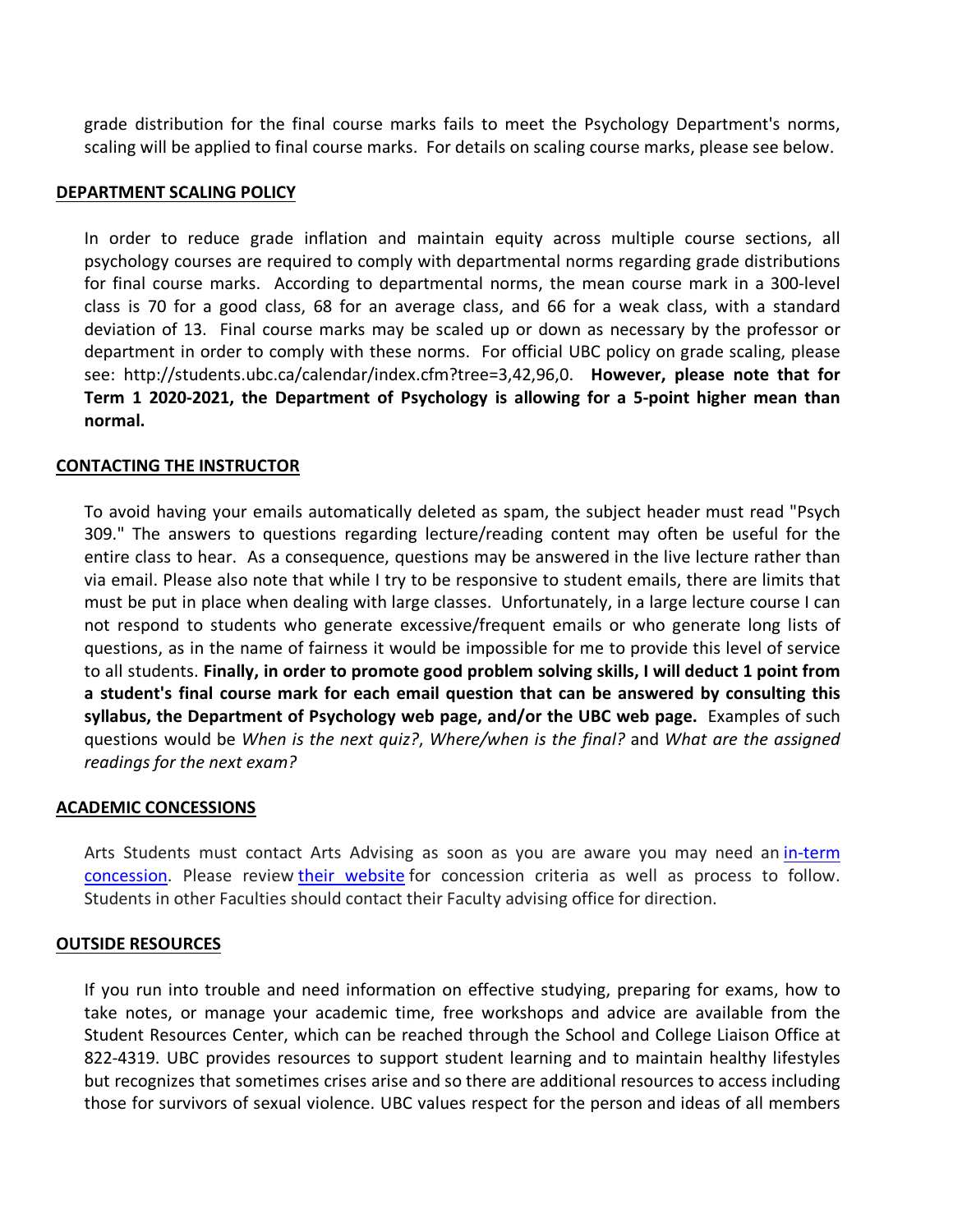of the academic community. Harassment and discrimination are not tolerated nor is suppression of academic freedom. UBC provides appropriate accommodation for students with disabilities and for religious and cultural observances. UBC values academic honesty and students are expected to acknowledge the ideas generated by others and to uphold the highest academic standards in all of their actions. Details of the policies and how to access support are available here: (https://senate.ubc.ca/policies- resources-support-student-success)

### **COURSE SCHEDULE**

## **MODULE 1 :** *MINDING THE BRAIN*

A basic introduction to how mental processes are organized in the brain, and what we can learn about cognition through studying the problems that arise in different neurological conditions.

**Begins**: Week of September 13

### **MODULE 2 :** *TWO WAYS OF SEEING*

It is sometimes said that we see with our brains, not our eyes. Here we look into why this is, and how vision doesn't just allow us to see things, but helps us to reach out to the world around us.

**Begins**: Week of September 20

## **MODULE 3 :** *USING YOUR WORDS*

Like vision, language also holds some interesting surprises when you look into the brain. This module explores two different sides to using our words, and why we might sometimes use bad ones.

**Begins**: Week of September 27

## **MODULE 4 :** *IMPOSTERS, PSYCHOPATHS, AND THE BEAUTY OF IT ALL*

We complete our initial tour into the brain by looking at how disorders of emotional processing expose the depths to which emotion indelibly colours much of what we think, decide, and do.

**Begins**: Week of October 4

### **MODULE 5 :** *THE JOY OF FREE AND HOMEMADE STUFF*

In this module we leave the brain to begin exploring more purely "cognitive" issues, and in particular, biases in how we think. First up — why we like free stuff, and stuff we make ourselves.

**Begins**: Week of October 11

### **MODULE 6 :** *THE PAIN OF LOSING STUFF*

We continue our tour of cognitive biases by examining how we humans have a particular sensitivity to negative things, especially when it comes to losing (vs. gaining) money and other prized stuff.

**Begins**: Week of October 18